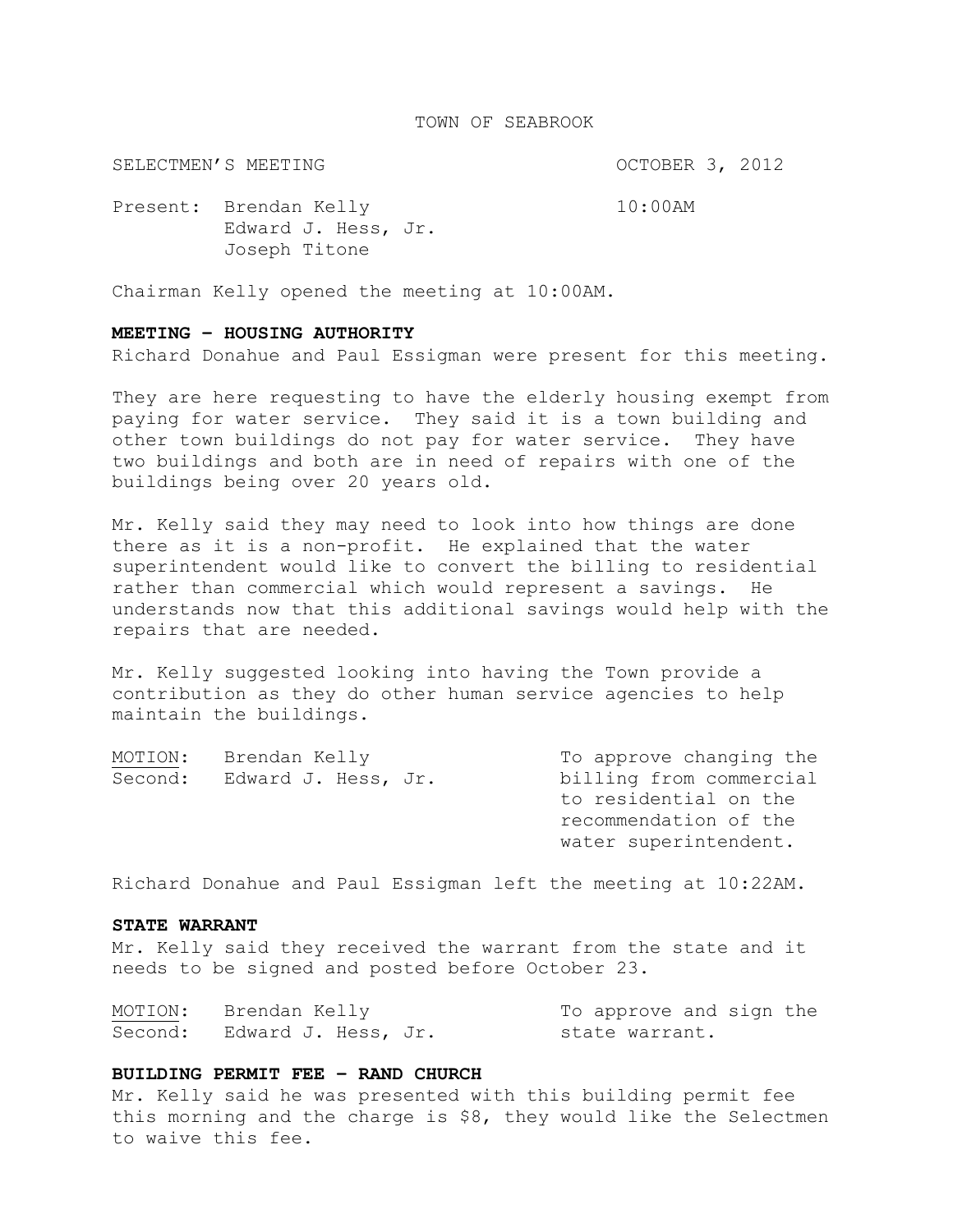SELECTMEN'S MEETING -2- OCTOBER 3, 2012

MOTION: Brendan Kelly To waive the building Second: Edward J. Hess, Jr. permit fee of \$8.

# **MONTHLY MEETING – PUBLIC WORKS MANAGER**

John Starkey was present for his monthly report (see attached).

State Inspections – have been completed and everything is good.

State Permit – is due every 5 years for the outfall pipes and work will begin on this project.

Employee Vacancy – there is a vacancy that has not been filled by the previous town manager and he is requesting that he be given approval to fill this position on December 1, 2012. The primary focus is snow and ice and he needs a driver due to the new subdivisions that could be coming online very soon.

Transfer Station Road – at this time Mr. Starkey said he would decline opening the road as the Town had no benefit of the road during the spring and summer and why should they pay to plow and sand the road. He would suggest opening in April 2013.

Rail Trail – is a very expensive project for the Town. He commented the Board of Selectmen should be very cautious with the contract. He said this too would cause the DPW to need additional manpower.

John Starkey left the meeting at 10:45AM.

# **PREVIOUS MINUTES – SEPTEMBER 5 PUBLIC AND NON-PUBLIC**

Mr. Hess requested to hold these minutes until they have a full board.

#### **PREVIOUSLY SIGNED PERMITS**

Chairman Kelly read the list of previously signed permits (see attached).

MOTION: Edward J. Hess, Jr. To approve the permits. Second: Brendan Kelly

# **ABATEMENT**

Lorraine Noble - 84 Blacksnake Road - \$60

| MOTION: | Edward J. Hess, Jr.   | To approve and sign the |
|---------|-----------------------|-------------------------|
|         | Second: Brendan Kelly | abatement.              |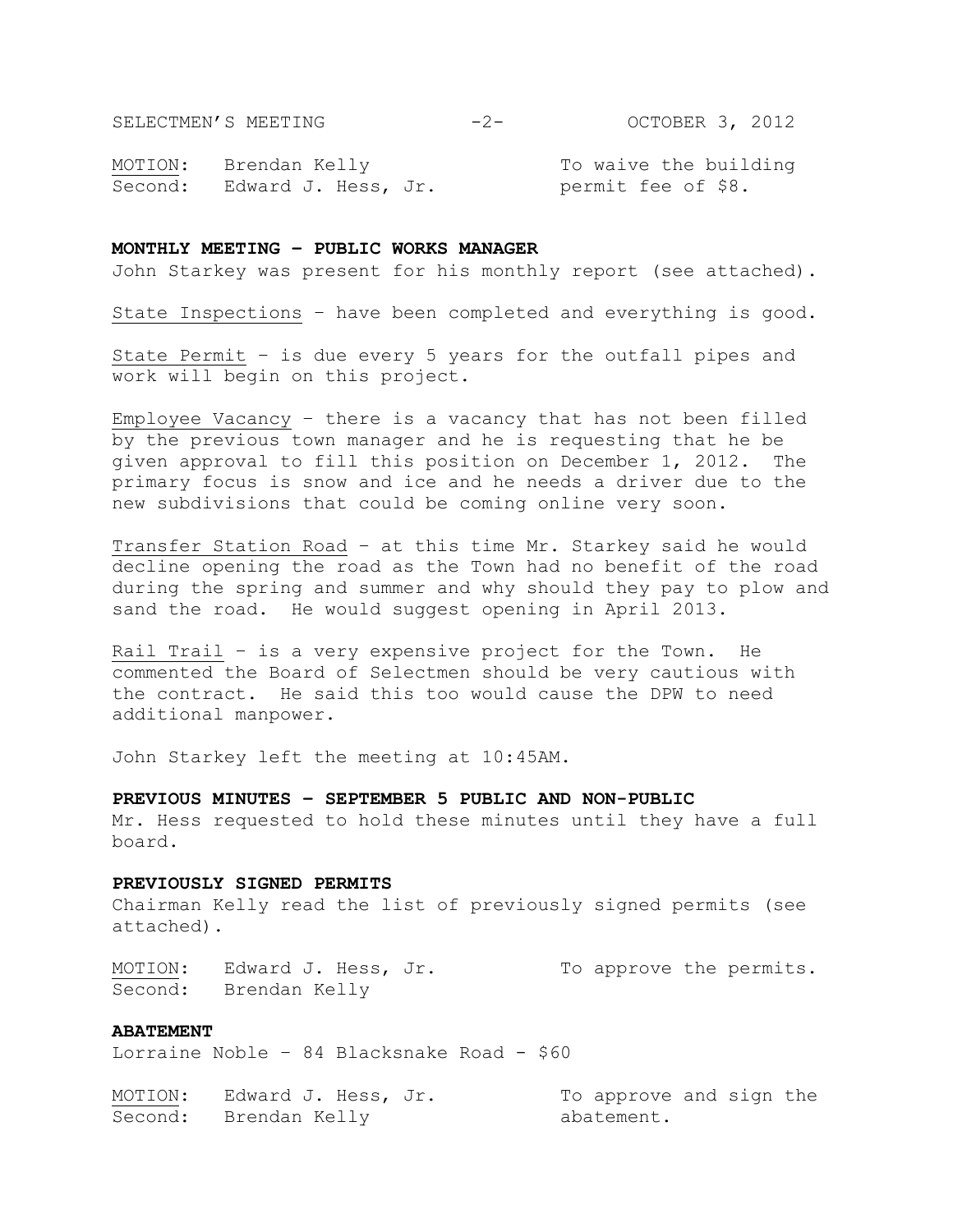| SELECTMEN'S MEETING | OCTOBER 3, 2012 |  |
|---------------------|-----------------|--|
|                     |                 |  |

#### **YIELD TAX LEVY - \$876**

| MOTION: | Edward J. Hess, Jr.   | To approve and sign the |  |  |
|---------|-----------------------|-------------------------|--|--|
|         | Second: Brendan Kelly | yield tax levy.         |  |  |

### **WATER SERVICE APPLICATION**

John Fazio – 257 Ashland Street

MOTION: Edward J. Hess, Jr. To approve and sign the Second: Brendan Kelly Water application.

### **1 ELDERLY EXEMPTION**

| MOTION: | Edward J. Hess, Jr.   |  | To approve and sign the |  |  |
|---------|-----------------------|--|-------------------------|--|--|
|         | Second: Brendan Kelly |  | 1 elderly exemption.    |  |  |

#### **VETERANS EXEMPTIONS**

Steven Meredith – 3 Irene's Way Patricia & Robert Beaupre – 37 Norman Road Joshua Lesperance – 35A Folly Mill Road

MOTION: Edward J. Hess, Jr. To approve and sign the Second: Brendan Kelly veterans exemptions.

Mr. Hess wanted it recorded that these individuals have the proper documentation required by law to be eligible for this exemption.

Mr. Starkey spoke about the veteran's who cannot be buried in the veteran's cemetery in NH if they did not serve overseas based on the new laws that have come out.

#### **QUITCLAIM DEED – WILDWOOD CEMETERY**

Eunice Brown – Section 2 Plot 22

MOTION: Edward J. Hess, Jr. To approve and sign the Second: Brendan Kelly and quitclaim deed.

# **QUITCLAIM DEEDS – HILLSIDE CEMETERY**

Melanie & Michael Allen – Section 22 Plots 14, 15, 35 & 36 James & Judith Goldthwaite – Section 29 Plots 76 & 77

MOTION: Edward J. Hess, Jr. To approve and sign both Second: Brendan Kelly and a quitclaim deeds.

# **BUDGET REVIEW STATUS & WORKSESSION SCHEDULE**

Mr. Kelly read the memo into the record. Mr. Kelly also read the worksession schedule into the record (see attached).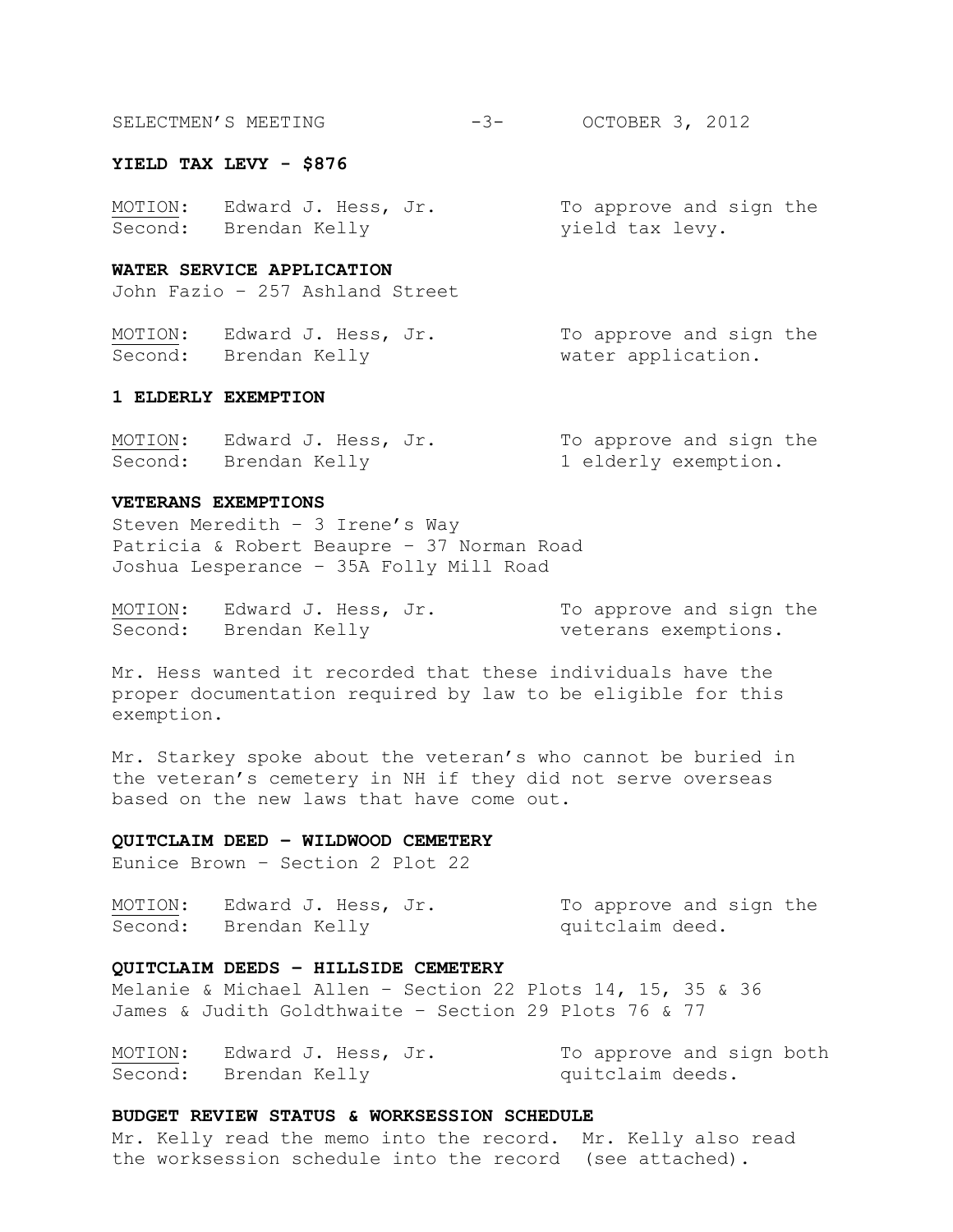SELECTMEN'S MEETING -4- OCTOBER 3, 2012

### **STATUS OF TOWN MANAGER**

Mr. Kelly read the statement into the record (see attached). Mr. Titone said they are waiting for the attorney to give the final ok on releasing the separation agreement, but will be available to the public once advised to do so.

Mr. Hess said he attended the planning board meeting and they are doing a great job.

Robie Beckman said on July 18 the Selectmen approved tax abatement to T. Park Realty Trust for \$1245 and asked if that is legal. The Selectmen advised they do this periodically with a recommendation from the Assessor but would look into it and have an answer for him at the next meeting. They also advised Mr. Beckman he could ask the question to the Assessor.

Mr. Kelly said an email has been received and the Pat Manthorn would be retiring his position as Police Chief.

Mr. Kelly said they had a meeting with the Power Plant and he felt it was a cordial meeting to work together and to get this resolved.

Paula Wood commented on the access road and also does not believe the Town should open the road right away. She is requesting the Selectmen to use this as a negotiating factor and suggested perhaps they ask for some of the money back from the \$73K the Town paid.

### **NON-PUBLIC SESSION**

| MOTION:   | Edward J. Hess, Jr. | To go into non-public    |
|-----------|---------------------|--------------------------|
| Second:   | Brendan Kelly       | session at 11:25AM under |
| Unanimous |                     | RSA 91-A: 3, II, $(a)$   |
|           |                     | Personnel.               |

Roll call: Mr. Kelly - yes Mr. Hess – yes

Board reconvened in public session at 12:44PM.

|           | MOTION: Brendan Kelly       |  | To adjourn the meeting |  |
|-----------|-----------------------------|--|------------------------|--|
|           | Second: Edward J. Hess, Jr. |  | at 12:44PM.            |  |
| Unanimous |                             |  |                        |  |